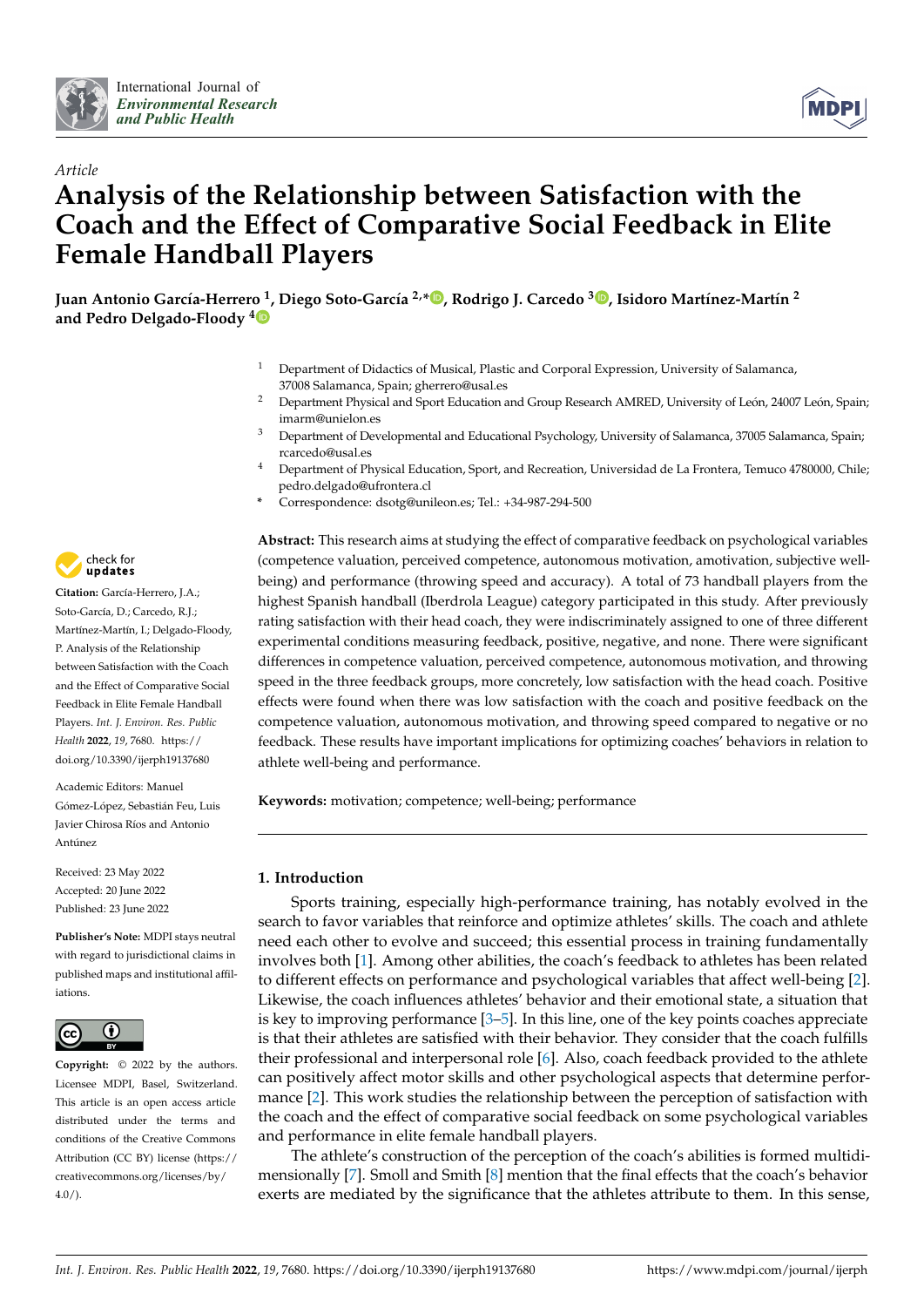Horn [\[2\]](#page-9-1) points out that the athlete's evaluation of the coach's behavior will determine its effectiveness. Myers [\[9\]](#page-9-7) associated satisfaction with the coach with the perception of competence that the athletes have of them. In other words, the greater the perception of the different abilities, the greater the athlete's satisfaction with their coach.

On the other hand, the justice perceived by the athlete in the decisions that affect them is an important variable that explains satisfaction with the coach [\[10,](#page-9-8)[11\]](#page-9-9). In the same way, Giske, Stein, Johansen, and Høigaard [\[12\]](#page-9-10) indicated in a study with elite ice hockey and handball players that satisfaction with the coach was predicted by playing time and the perception of justice. It is also convenient to mention that the variables that affect satisfaction can vary based on the different events between them during the season [\[11](#page-9-9)[,13\]](#page-9-11).

Different studies have shown that high player satisfaction with the coach's work, and its behavioral benefits, are associated with commitment and performance levels [\[14](#page-9-12)[–16\]](#page-9-13). In the same sense, Jowett [\[1\]](#page-9-0) indicates that the relationship between the coach and athlete becomes the means that satisfies, comforts, and supports the improvement of their sports experience, performance, and well-being. It would be interesting to delve into how satisfaction with the coach could influence the effect of feedback on psychological and performance variables in athletes.

Feedback provided to the athlete has received wide attention from the scientific community. Specifically, comparative social feedback establishes performance and personal attribute evaluations in relation to other group members [\[17\]](#page-9-14). It is important to point out that the results concerning the effect of feedback on performance are less consistent. Administering different types of feedback has not resulted in differences in performance in some studies [\[18–](#page-9-15)[20\]](#page-9-16). Specifically, positive feedback in non-expert individuals increases performance [\[21](#page-9-17)[,22\]](#page-9-18). In the case of negative feedback, an increase in performance in nonexpert individuals has been found; nevertheless, it is important to point out that in this case, the person who provided feedback was not the coach of the high-level athletes who made up the sample, but rather an unrelated researcher [\[23\]](#page-9-19).

Studies related to the coach's feedback and behavior have demonstrated that the training conditions that produce positive feelings related to the participants' results can increase perceived competence and satisfaction [\[19](#page-9-20)[,24\]](#page-9-21). Several studies have shown that feedback may influence perceived competence [\[25,](#page-9-22)[26\]](#page-9-23) and motivation [\[27\]](#page-9-24). In non-expert individuals, it has been verified that competence valuation, perceived competence, autonomous motivation, subjective vitality, and throwing speed are favorably influenced by positive feedback [\[22\]](#page-9-18). Different studies agree that negative feedback can also have unwanted consequences on motivation, self-esteem, perceived self-efficacy, or the coach-athlete relationship [\[28](#page-9-25)[–30\]](#page-10-0). In contrast, change-oriented feedback during training is linked to positive effects on different psychological variables that measure the athlete's well-being [\[31\]](#page-10-1).

Therefore, this study aimed to analyze the relationship between the satisfaction that elite female players have with their coach and the types of comparative social feedback (positive, negative, and no feedback), and their effects on the perception of competition, motivation (autonomous and amotivational), well-being and performance in a handball throwing task. Thus, based on previous studies that analyzed performance and psychological variables, we expect that satisfaction with the coach modulates the effect of feedback provided to players.

#### **2. Materials and Methods**

#### *2.1. Participants*

A total of 73 handball players participated in the study, although only 70 completed the questionnaire and the throwing ball task (Age: *M* = 23.13 years, *SD* = 4.05). Inclusion criteria were a player in the highest category of Spanish handball (Iberdrola League), a field player, and being of legal age. Exclusion criteria were being a goalkeeper and being injured. Each participant had experience in the specific, prescribed task. The participants were only informed that they would participate in a performance task. They were then assigned a number and were randomly assigned to one of three feedback groups: positive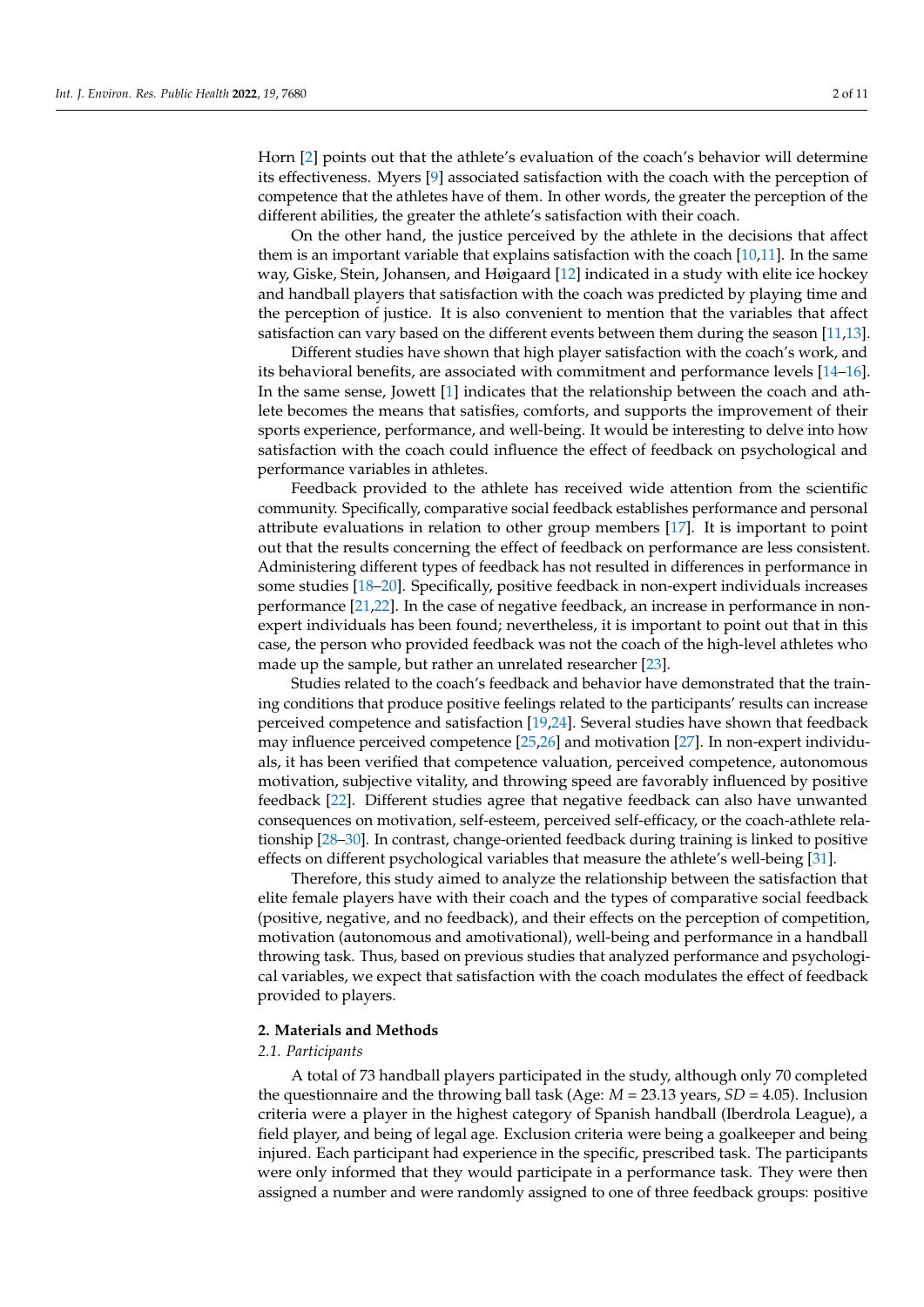$(n = 26)$ , negative  $(n = 22)$ , and no-feedback  $(n = 22)$ . The coaching staff of the participating club granted permission to conduct the research. The experimental design was conducted according to the ethical standards of the Declaration of Helsinki and approved by the Ethics Committee of the University of León (ETICA-ULE-010-2021).

## 2.2. Apparatus and Task

The selected task (Figure 1) was similar to that used in the study by García-Herrero et al [\[22\]](#page-9-18). The participants were asked to throw a ball with as much force and precision as possible with the goal of hitting a cross created by stringing two rubber bands across a handball goal (2.50 m  $\times$  1.75 m), nine meters from the throwing area. An official (International Handball Federation) number 2 ball with a mass of 325–400 g and a circumference of 54–56 cm was used for the study.  $\Box$ 

<span id="page-2-0"></span>

handball goal (2.50 m × 1.75 m), nine meters from the throwing area. An official (Interna-

**Figure 1.** Graphical representation of the ball throwing task. **Figure 1.** Graphical representation of the ball throwing task.

used to record the speed of the ball in each throw [\[32\]](#page-10-2). The radar was placed behind the player and pointed in the direction of the target located inside the goal (Figure [1\)](#page-2-0). A radar gun Sports Radar SR3600 (LTD, Homosassa, FL, USA) with ±0.44 m/s was

A digital Panasonic SDR-H80 (Panasonic Corp., Osaka, Japan) camera was placed opposite the goal at a distance of 9 m from the goal line and a height of 1.75 m. The center of the ball as it entered the goal was digitalized by the computer software "Kinovea©", which identified the deviation of the shots with respect to the goal. The point at which the ball entered the goal was indicated digitally. The coordinates of the actual position (for the deviation in the X and Y axis) were calculated using the dimensions of the goal as a reference. Accuracy was measured by the mean radial error (MRE) [\[33\]](#page-10-3). The MRE was obtained by digitizing and transforming the throws at the goal into physical coordinates.

### *2.3. Procedure*

On the first day, the players completed the questionnaire. Subsequently, they received information about the task and implemented a standardized warm-up of 12 minutes before the test. To measure the maximum throwing speed, each participant took three jumping maximal throws at the goal without any instruction regarding accuracy and a minute of rest between each shot. The throw with the highest speed was selected from the three attempts. Following this, participants made 21 throws at the goal. The instruction given to the participants was: "throw the ball with as much strength and precision as possible". The positive and negative feedback groups received feedback every three attempts regardless of their actual performance (the first feedback was received after the third throw). The group without feedback performed 21 throws without receiving any feedback. The type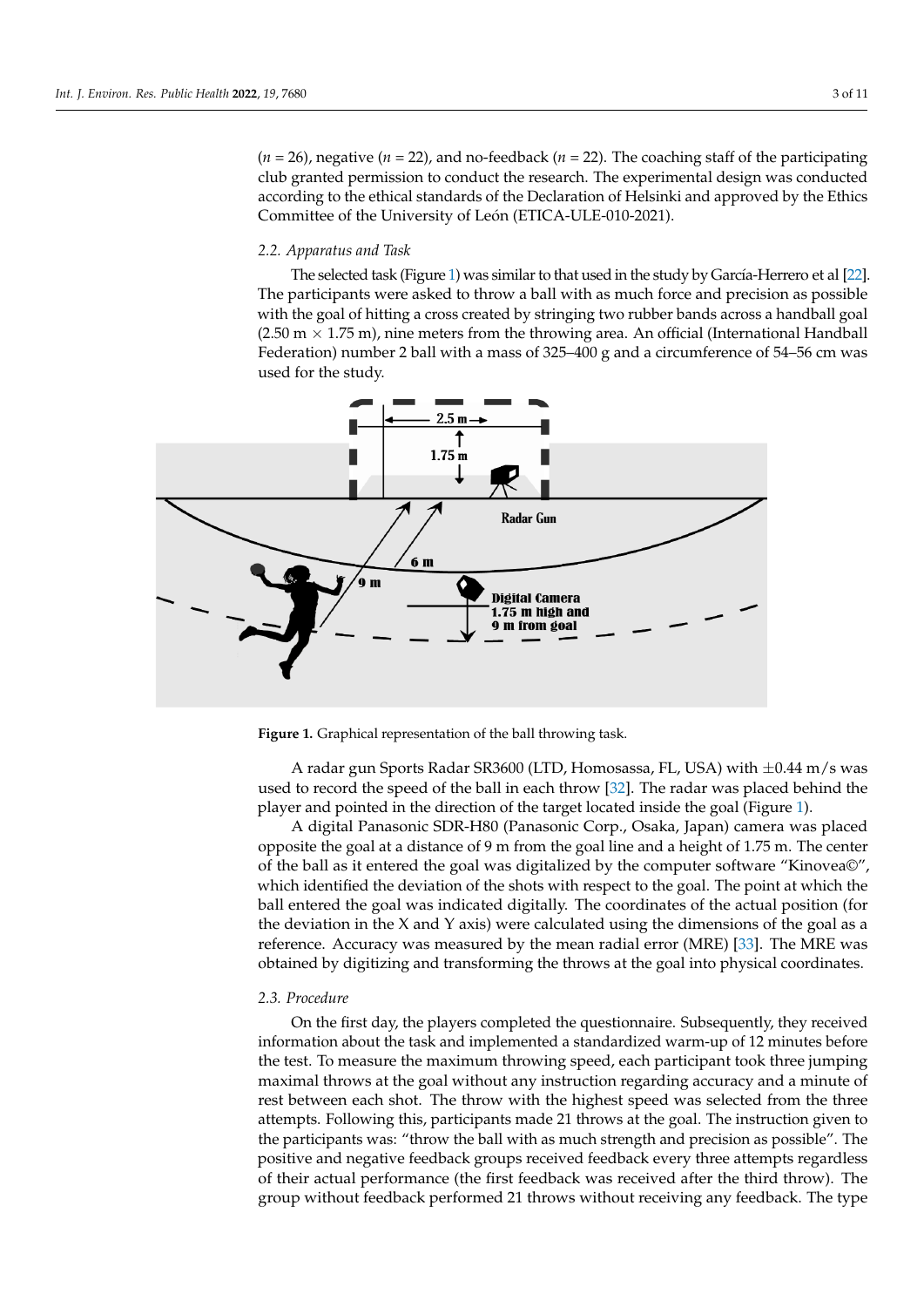of feedback was positive: "With throws like those, you will be one of the best" or "you're deviating very little, you're doing very well" (positive feedback group), and negative: "with shots like those you will be one of the worst?" or "you're deviating a lot, you're performing pretty badly" (group of negative comments). The players' coaches were responsible for providing feedback. The researchers gave them instructions on how to provide feedback. Participants were not allowed to be present when another person took the test. At the end of the task, all participants were informed that the feedback they received was pre-established and did not necessarily coincide with their performance. Before and after completing the task, the participants completed a questionnaire in a private room to evaluate the different psychological variables analyzed in the study.

## *2.4. Measures*

2.4.1. Independent Variable

Type of feedback.

Three types of feedback were included in this study: positive, negative, and no feedback. Satisfaction with the coach.

This variable was evaluated with an adaptation of the APCCS II-HST [\[9\]](#page-9-7) in its Spanish version. This instrument consists of three items (e.g., "how much does your coach know about this sport?") and represents a reduced version adapted to the Spanish context [\[10\]](#page-9-8). The response format is a Likert scale from 1 (very little) to 5 (a lot). Internal consistency reliability was acceptable in this case ( $\alpha$  = 0.67).

2.4.2. Psychological Variables

(1) Competence Valuation.

Competence valuation assesses how individuals value good performance on an upcoming task. The variable was measured with a three-item scale (Cronbach's  $\alpha = 0.80$ before the throwing task and a Cronbach's  $\alpha = 0.83$  after the throwing task; ICC = 0.73). The two items used by Elliot [\[34\]](#page-10-4) were also included.

(2) Perceived Competence.

An adaptation of the five items from the corresponding subscale of the Intrinsic Motivation Inventory [\[35\]](#page-10-5) was used to evaluate participants' perceptions of competence in relation to the task (Cronbach's  $\alpha$  = 0.78 before the throwing task and Cronbach's  $\alpha$  = 0.83 after the throwing task;  $ICC = 0.61$ ).

(3) Autonomous Motivation.

An adaptation of the Autonomous Motivation subscale from the Spanish version of the Echelle de Motivation dans les Sports (EMS, Spanish version) [\[36\]](#page-10-6) was used to measure this construct. This subscale was selected from the study by Mouratidis [\[19\]](#page-9-20). The autonomous motivation score (Cronbach's  $\alpha$  = 0.86 before the throwing task and Cronbach's  $\alpha$  = 0.92 after the throwing task;  $ICC = 0.81$ ) was determined by averaging intrinsic and identified motivation scores.

(4) Amotivation.

An adaptation of the Amotivation subscale from the Spanish version of the Echelle de Motivation dans les Sports (EMS) [\[36\]](#page-10-6) was used to measure this construct. This subscale was selected from the study by Mouratidis [\[19\]](#page-9-20). The amotivation score (Cronbach's  $\alpha$  = 0.79 before the throwing task and Cronbach's  $\alpha$  = 0.80 after the throwing task; ICC = 0.73) was determined by averaging intrinsic and identified amotivation scores.

(5) Subjective Well-Being.

This variable was measured across two dimensions: positive and negative affectivity. Both dimensions were assessed using the Spanish version of the Positive and Negative Affectivity Scale (PANAS; [\[37\]](#page-10-7)—original version: [\[38\]](#page-10-8)). This scale consists of 20 items that describe feelings and emotions, of which 10 describe positive affectivity (e.g., enthusiasm); another 10 items measure negative affectivity (e.g., irritable). A total score was obtained by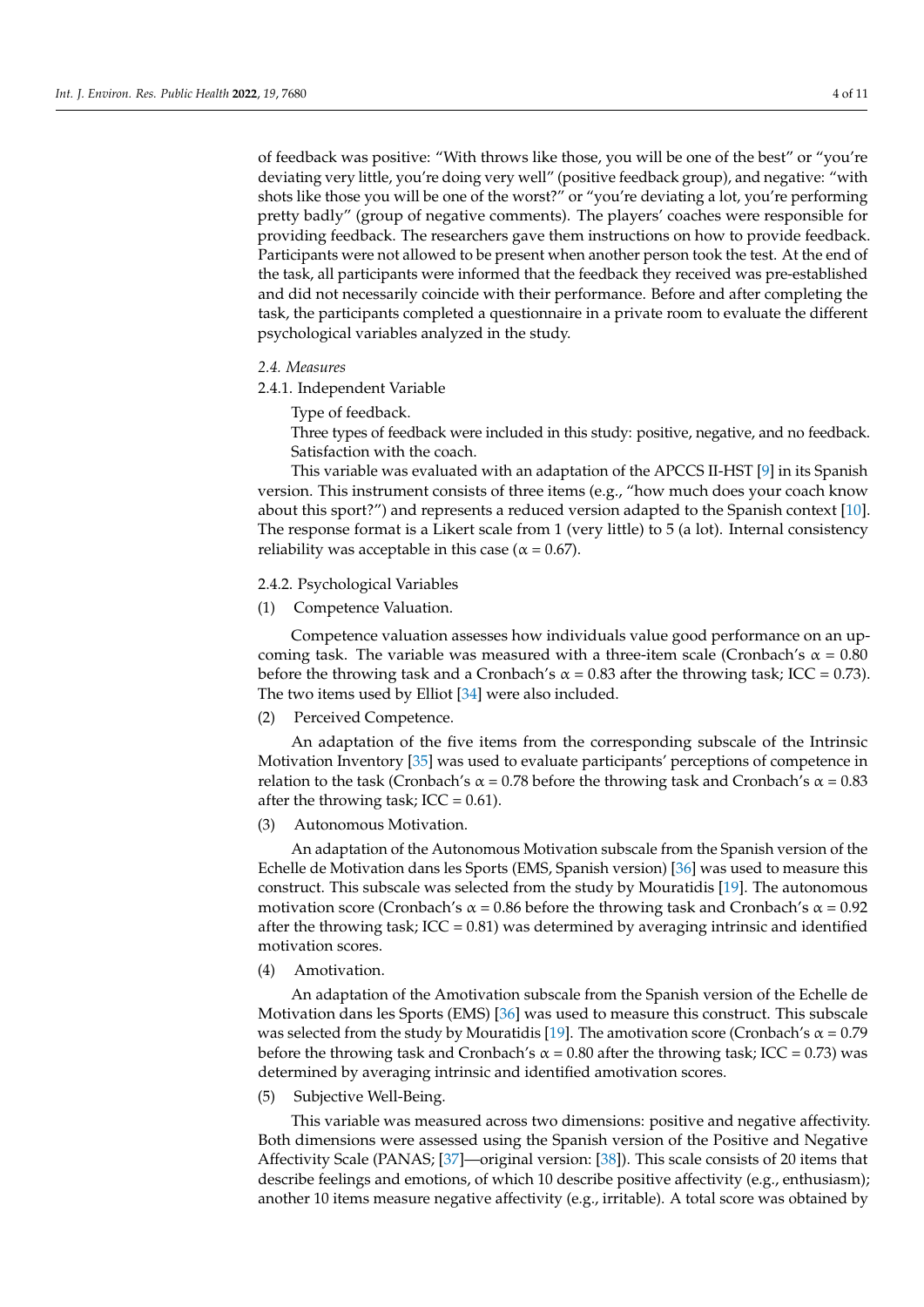adding the individual scores and dividing them by the number of items answered. Possible scores ranged from 1 (= none) to 5 (= a lot). Good levels of reliability were obtained both in positive affect (Cronbach's  $\alpha$  = 0.87 before the throwing task, and  $\alpha$  = 0.89 after the throwing task; ICC = 0.69) and negative affect (Cronbach's  $\alpha$  = 0.82 before the throwing task, and  $\alpha$  = 0.86 after the throwing task; ICC = 0.63).

### 2.4.3. Performance Variables

(1) Throwing Speed.

This variable was recorded in km/h for all 21 throws. The absolute value of the velocity t in km/h of each participant's shot was divided by their maximum throwing speed and multiplied by 100 to calculate the percentage.

To measure individual maximum throwing speed, each participant performed three jumping maximal throws at the goal without any instructions on accuracy with one minute of rest between each throw. The throw with the highest speed out of the three attempts was chosen.

Finally, the performance percentage related to maximum throwing speed was used to measure this variable. The 21 throws were divided into three sets: 1–3 (no feedback for any group), 4–12 (positive and negative feedback groups started receiving feedback), and 13–21 (comparative feedback was increasing for both groups). A total score for each set was obtained by adding the individual performance percentages related to the maximum throwing speed of each shot and dividing them by the number of throws.

### (2) Throwing Accuracy.

The MRE was used to measure throwing accuracy. The MRE was determined by measuring the average absolute distance from the center of the target of the 21 throws. Again, the 21 throws were divided into three sets (1–3, 4–12, and 13–21). A total score for each set was obtained by adding the individual throwing accuracy scores of each shot and dividing them by the number of throws.

#### *2.5. Data Analysis*

An α-level of 0.05 was employed for all analyses. Violations of normality and variance homogeneity in all repeated measures ANOVA models, the small sample size, and the use of ordinal Likert-type scales data, required a nonparametric approach [\[39–](#page-10-9)[41\]](#page-10-10) using an f2-ld-f1 function in the software package "nparLD" [\[42\]](#page-10-11) included in "R 4.1.2" (R. Estudio, Boston, EE.UU).

In the case of significant interaction effects, post hoc pairwise comparisons were contrast effects of psychological variables. Performance between the three types of feedback for each time of measure was calculated using the function nparcomp of the R package "nparcomp" [\[43,](#page-10-12)[44\]](#page-10-13). Post hoc pairwise comparisons between the different times of measure for each type of feedback group was tested using a nonparametric studentized permutation analysis with 10,000 repetitions (function npar.t.test.paired of the R package "nparcomp") and a Holm–Bonferroni correction for multiple comparisons [\[45\]](#page-10-14). Finally, Cliff's Delta was used to measure the nonparametric effect size of pairwise comparisons using the R package "effsize" [\[46\]](#page-10-15).

## **3. Results**

Seven nonparametric ANOVA with one sub-plot factor containing two levels for psychological variables (before and after the throwing task) and three levels for performance variables (1–3 throws, 4–12 throws, and 13–21 throws), and two whole-plot factors with three levels for feedback (positive, negative, and lack of feedback) and two levels for satisfaction with the coach (low and high) were performed to study the impact of these factors on psychological variables such as competence (competence valuation and perceived competence), motivation (autonomous motivation and amotivation), subjective well-being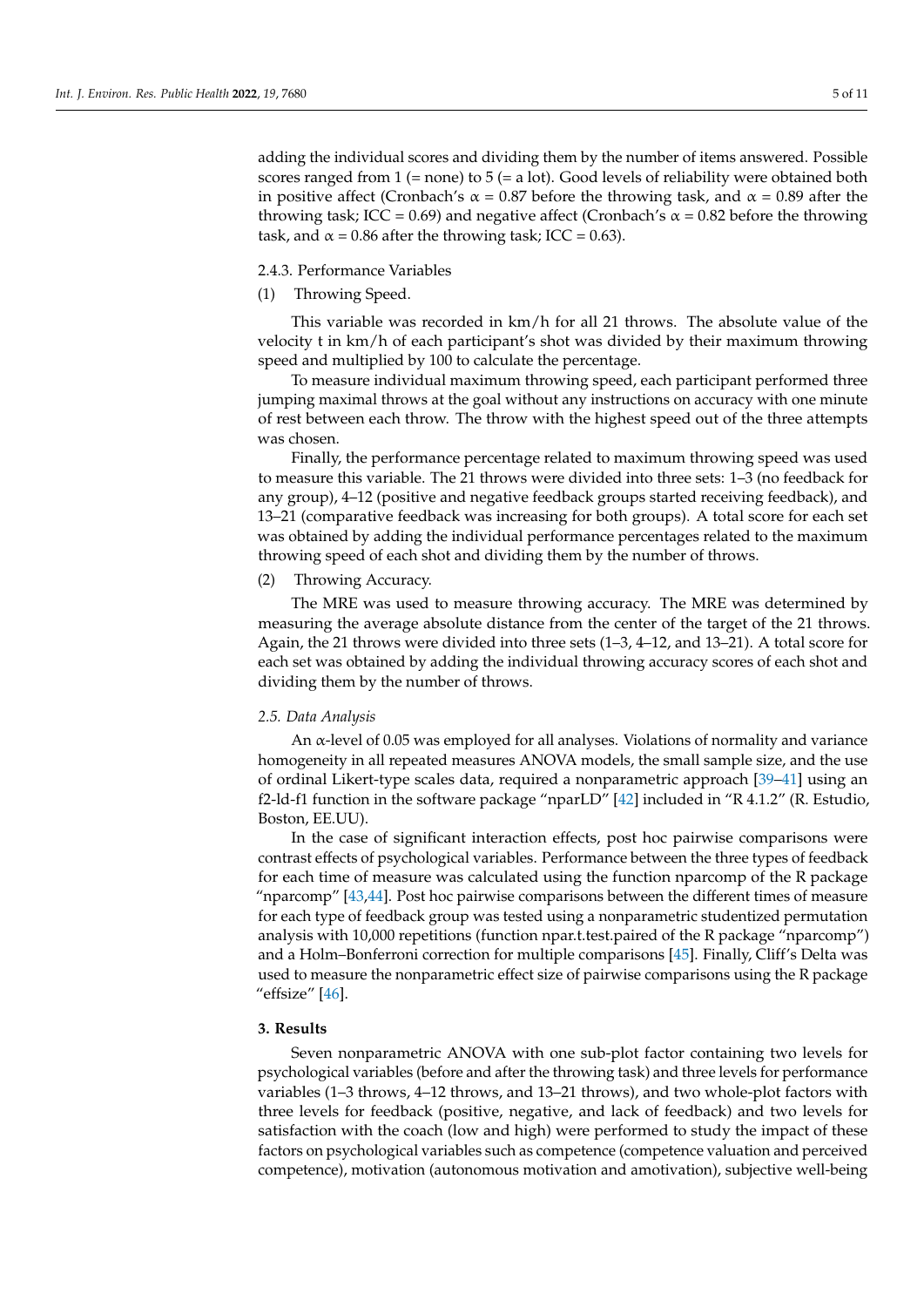(positive and negative affect) (see Table [1\)](#page-5-0), and performance variables such as throwing speed and throwing accuracy (see Table [2\)](#page-6-0).

## *3.1. Psychological Variables*

### 3.1.1. Competence

Feedback main effect and satisfaction x feedback interaction were significantly associated with competence value. Overall, the positive feedback group showed higher levels of competence than the negative feedback group (∆ = 0.27, *p* < 0.05). Regarding satisfaction  $\times$  feedback interaction, participants in the low satisfaction with the coach and positive feedback groups showed higher competence value levels than those with low satisfaction with the coach but were included in the negative ( $\Delta = 0.72$ ,  $p < 0.001$ ) or no feedback groups ( $\Delta$  = 0.66,  $p$  < 0.01). However, no differences between the feedback groups were found in the high satisfaction with the coach group.

Additionally, a significant interaction of time x feedback was found for perceived competence. Those who received positive or negative feedback showed higher and lower competence levels after the throwing task, respectively, compared to the evaluation before the task ( $\Delta = 0.26$ ,  $p < 0.05$ ;  $\Delta = 0.28$ ,  $p < 0.01$ ). No changes were observed in the no-feedback group.

#### 3.1.2. Motivation

The second-order interaction satisfaction with the coach x feedback x time was significant. Post-hoc tests revealed that those with low satisfaction with the coach who received positive feedback showed higher levels of autonomous motivation after the throwing task than before ( $\Delta$  = 0.22,  $p$  < 0.05). No other time differences were found in the other groups formed as a combination of the levels of satisfaction with the coach and feedback (see Table [1\)](#page-5-0).

Regarding amotivation, the main effects of satisfaction with the coach and feedback were significant. Participants in the low satisfaction with the coach group showed more amotivation than the group with high satisfaction ( $\Delta$  = 0.21,  $p$  < 0.05). Also, those in the no-feedback group showed higher levels of amotivation than those in the negative feedback group ( $\Delta = 0.35$ ,  $p < 0.01$ ), and lower levels of amotivation than those in the positive feedback group (∆ = 0.41, *p* < 0.001).

#### 3.1.3. Well-Being

No significant results were found in the case of positive and negative affect outcomes.

#### 3.1.4. Performance Variables

The interaction satisfaction with the coach x time  $(1-3)$  throws,  $4-12$  throws, and 13–21 throws) was significant. Post hoc tests indicated that participants in the low satisfaction with the coach group decreased their throwing speed from the 1-3 throws set to the 4–12 throws set (∆ = 0.24, *p* < 0.05) and to 13-21 throws (∆ = 0.30, *p* < 0.05). No differences were found in the groups with high satisfaction with the coach.

No significant results were found for throwing precision.

<span id="page-5-0"></span>**Table 1.** Descriptives and nonparametric repeated measures ANOVA-type models of psychological variables for each type of feedback, satisfaction with the coach, time of measure, and their interactions.

|                  | <b>Low Satisfaction</b> |              |   |                                  |              |          |              |              |          |                |              |             |              | <b>High Satisfaction</b> |          |              |              |          |        | ANOVA-Type       | Significant<br><b>Interactions</b><br>Post Hoc<br>Comparisons <sup>b</sup> |  |
|------------------|-------------------------|--------------|---|----------------------------------|--------------|----------|--------------|--------------|----------|----------------|--------------|-------------|--------------|--------------------------|----------|--------------|--------------|----------|--------|------------------|----------------------------------------------------------------------------|--|
|                  | F <sub>0</sub>          |              |   | $F+$                             |              |          | F–           |              |          | F <sub>0</sub> |              |             | $F+$         |                          |          |              | $F-$         |          |        |                  |                                                                            |  |
|                  | Mdn                     | M            | n | Mdn                              | М            | n        | Mdn          | M            | n        | Mdn            | М            | $\mathbf n$ | Mdn          | М                        | n        | Mdn          | M            | n        | Effect | F                | df <sup>a</sup>                                                            |  |
| Time 1<br>Time 2 | 5.00<br>4.75            | 4.70<br>4.75 |   | Value Competence<br>6.75<br>6.75 | 6.39<br>6.18 | 11<br>11 | 5.00<br>4.50 | 5.16<br>4.50 | - 6<br>6 | 5.75<br>5.75   | 5.73<br>5.82 | 15.<br>15   | 5.75<br>5.75 | 5.65<br>5.73             | 15<br>15 | 5.62<br>6.00 | 5.64<br>5.92 | 16<br>16 | S      | 2.17<br>$4.40**$ | 1.00<br>1.90                                                               |  |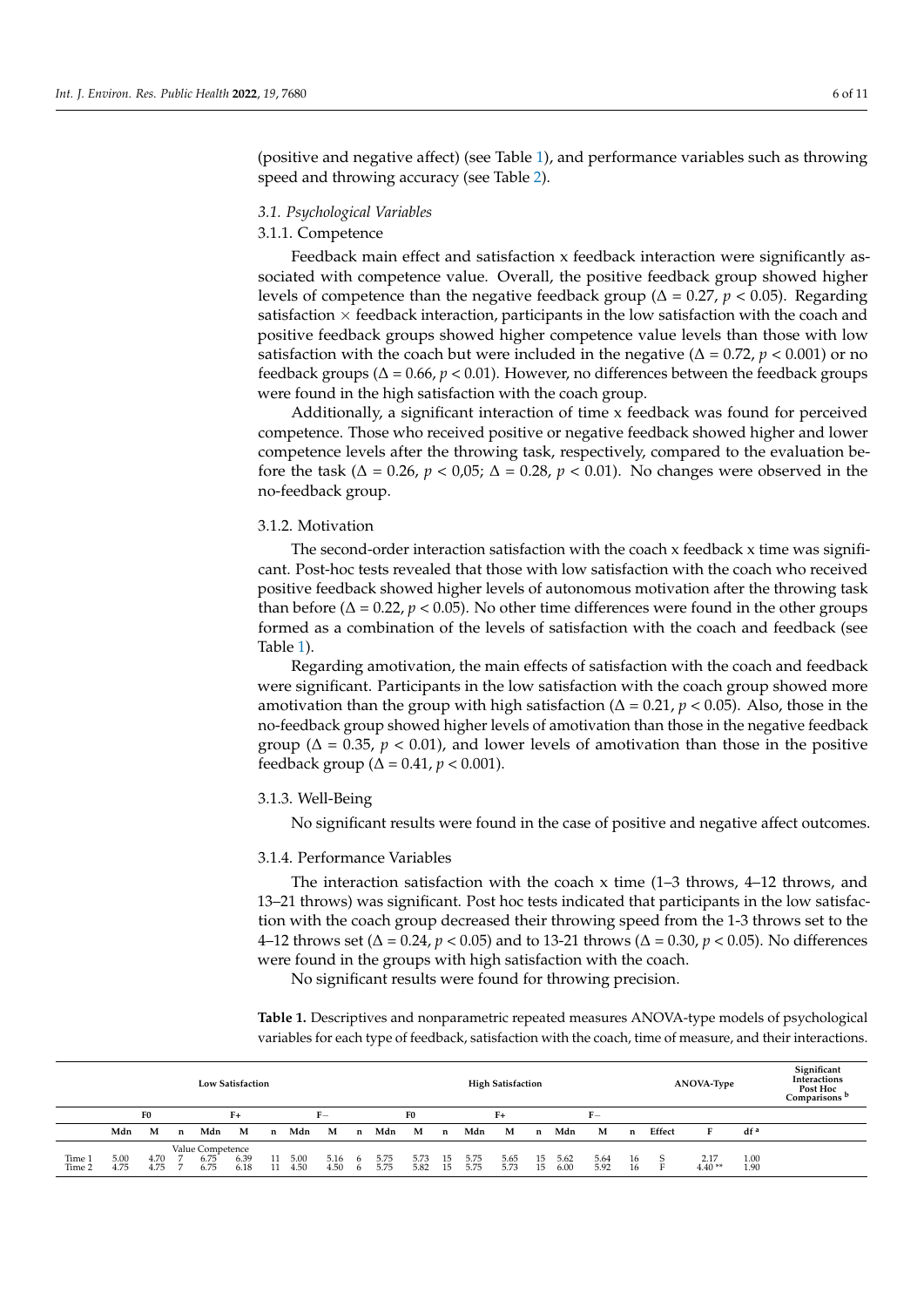|                  | <b>Low Satisfaction</b> |                |             |                                        |              |             |                    |               |             |              |                |             |              | <b>High Satisfaction</b> |                 |              |               |             |                                                                                                              | ANOVA-Type                                                 | Significant<br>Interactions<br>Post Hoc<br>Comparisons b |                                |
|------------------|-------------------------|----------------|-------------|----------------------------------------|--------------|-------------|--------------------|---------------|-------------|--------------|----------------|-------------|--------------|--------------------------|-----------------|--------------|---------------|-------------|--------------------------------------------------------------------------------------------------------------|------------------------------------------------------------|----------------------------------------------------------|--------------------------------|
|                  |                         | F <sub>0</sub> |             |                                        | $F+$         |             |                    | $\mathbf{F}-$ |             |              | F <sub>0</sub> |             |              | $F+$                     |                 |              | $\mathbf{F}-$ |             |                                                                                                              |                                                            |                                                          |                                |
|                  | Mdn                     | M              | $\mathbf n$ | Mdn                                    | M            | $\mathbf n$ | Mdn                | M             | $\mathbf n$ | Mdn          | M              | $\mathbf n$ | Mdn          | M                        | $\mathbf{n}$    | Mdn          | M             | $\mathbf n$ | Effect                                                                                                       | F                                                          | df <sup>a</sup>                                          |                                |
|                  |                         |                |             | Competence                             |              |             |                    |               |             |              |                |             |              |                          |                 |              |               |             | T<br>$S \times F$<br>$S \times T$<br>$F \times T$<br>$S \times F \times T$                                   | 0.08<br>$5.65**$<br>3.06<br>0.01<br>0.28                   | 1.00<br>1.90<br>1.00<br>1.72<br>1.72                     | LS: $F + > F -$ ; $F + > F0$   |
| Time 1<br>Time 2 | 4.80<br>4.40            | 4.77<br>4.20   | 7<br>7      | 4.80<br>4.60                           | 4.42<br>4.56 | 11<br>11    | 4.40<br>4.30       | 4.50<br>4.26  | 6<br>6      | 3.60<br>3.60 | 3.96<br>3.80   | 15<br>15    | 4.60<br>5.00 | 4.32<br>4.90             | 15<br>15        | 4.90<br>4.40 | 4.53<br>3.75  | 16<br>16    | $_{\rm F}^{\rm S}$<br>$\mathbf T$<br>$S \times F$<br>$S \times T$<br>$F \times T$<br>$S \times F \times T$   | 0.82<br>1.36<br>1.50<br>0.94<br>0.61<br>$4.08*$<br>1.22    | 1.00<br>1.97<br>1.00<br>1.97<br>1.00<br>1.88<br>1.88     | $F+: t_1 < t_2 F -: t_1 > t_2$ |
| Time 1<br>Time 2 | 5.75<br>5.33            | 5.47<br>5.20   | 7<br>7      | Autonomous Motivation<br>5.59<br>5.75  | 5.61<br>5.86 | 11<br>11    | 5.71<br>5.84       | 5.74<br>5.80  | 6<br>6      | 5.92<br>5.92 | 5.72<br>5.79   | 15<br>15    | 5.58<br>5.58 | 5.41<br>5.38             | 15<br>15        | 6.00<br>6.04 | 5.96<br>5.99  | 16<br>16    | $_{\rm F}^{\rm S}$<br>$\mathbf T$<br>$S \times F$<br>$S \times T$<br>$F \times T$<br>$S \times F \times T$   | 0.38<br>1.09<br>0.64<br>1.27<br>0.01<br>1.02<br>$3.33*$    | 1.00<br>1.98<br>1.00<br>1.98<br>1.00<br>1.78<br>1.78     | LS and F+: $t_1 < t_2$         |
| Time 1<br>Time 2 | 3.59<br>5.33            | 3.68<br>4.03   | 7<br>7      | Amotivation<br>2.00<br>1.75            | 2.52<br>2.16 | 11<br>11    | 2.38<br>2.13       | 2.63<br>2.54  | 6<br>6      | 2.50<br>2.50 | 2.62<br>2.48   | 15<br>15    | 2.25<br>2.00 | 2.52<br>1.97             | 15<br>15        | 1.88<br>1.75 | 2.44<br>2.20  | 16<br>16    | $_{\rm F}^{\rm S}$<br>$\mathbf T$<br>$S \times F$<br>$S \times T$<br>$F\!\times\!T$<br>$S \times F \times T$ | $5.54*$<br>7.46***<br>2.78<br>1.84<br>0.94<br>1.85<br>0.29 | 1.00<br>1.86<br>1.00<br>1.86<br>1.00<br>1.86<br>1.86     |                                |
| Time 1<br>Time 2 | 3.70<br>3.30            | 3.67<br>3.41   | 7<br>7      | <b>Positive Affect</b><br>3.90<br>4.10 | 4.06<br>4.09 | 11          | 3.75<br>11 3.60    | 3.77<br>3.57  | 6<br>6      | 3.70<br>3.70 | 3.65<br>3.69   | 15<br>15    | 3.60<br>3.70 | 3.54<br>3.81             | $15\,$<br>15    | 3.90<br>3.80 | 3.83<br>3.71  | 16<br>16    | $_{\rm F}^{\rm S}$<br>T<br>$S \times F$<br>$S \times T$<br>$F \times T$<br>$S \times F \times T$             | 0.06<br>1.17<br>0.51<br>1.17<br>1.26<br>1.45<br>0.32       | 1.00<br>1.96<br>1.00<br>1.96<br>1.00<br>1.64<br>1.64     |                                |
| Time 1<br>Time 2 | 1.30<br>1.50            | 1.59<br>1.75   | 7<br>7      | Negative Affect<br>1.30<br>1.30        | 1.33<br>1.30 |             | 11 1.25<br>11 1.20 | 1.22<br>1.21  | 6<br>6      | 1.20<br>1.40 | 1.41<br>1.44   | 15<br>15    | 1.20<br>1.20 | 1.37<br>1.35             | $\frac{15}{15}$ | 1.45<br>1.45 | 1.69<br>1.81  | 16<br>16    | $_{\rm F}^{\rm S}$<br>$\mathbf T$<br>$S \times F$<br>$S \times T$<br>$F \times T$<br>$S \times F \times T$   | 0.41<br>0.69<br>0.52<br>1.81<br>0.41<br>0.04<br>0.17       | 1.00<br>1.93<br>1.00<br>1.93<br>1.00<br>1.95<br>1.95     |                                |

**Table 1.** *Cont.*

Note: S = Satisfaction; LS = Low Satisfaction with Coach; HS = High Satisfaction with Coach; F = Feedback; F0 = No Feedback; F− = Negative Feedback; F+ = Positive Feedback; T = Time; t<sub>1</sub> = Time 1 (before the task); t<sub>2</sub> = Time 2 (after the task); Q = Quartile. <sup>a</sup> The denominator of all df values is ∞; e.g., 1.96, ∞. <sup>b</sup> Significant post-hoc pairwise comparisons using Holm-Bonferroni adjustment. α-level is set at 0.05; \* *p* < 0.05, \*\* *p* < 0.01, \*\*\* *p* < 0.001.

<span id="page-6-0"></span>**Table 2.** Descriptives and nonparametric repeated measures ANOVA-type models of performance variables for each type of feedback, satisfaction with the coach, time of measure, and their interactions.

|                       | <b>Low Satisfaction</b> |                       |     |                   |       |    |       |         |     |                |       |    |       | <b>High Satisfaction</b> |    |       |       |             | <b>ANOVA-Type</b>                                     | Significant<br>Interactions<br>Post Hoc<br>Comparisons <sup>b</sup> |                      |                                        |
|-----------------------|-------------------------|-----------------------|-----|-------------------|-------|----|-------|---------|-----|----------------|-------|----|-------|--------------------------|----|-------|-------|-------------|-------------------------------------------------------|---------------------------------------------------------------------|----------------------|----------------------------------------|
|                       | F <sub>0</sub>          |                       |     | $F+$              |       |    | $F-$  |         |     | F <sub>0</sub> |       |    | $F+$  |                          |    | $F-$  |       |             |                                                       |                                                                     |                      |                                        |
|                       | Mdn                     | M                     | n   | Mdn               | M     | n  | Mdn   | M       | n   | Mdn            | M     | n  | Mdn   | M                        | n  | Mdn   | M     | $\mathbf n$ | Effect                                                | F                                                                   | df <sup>a</sup>      |                                        |
|                       |                         | <b>Throwing Speed</b> |     |                   |       |    |       |         |     |                |       |    |       |                          |    |       |       |             |                                                       |                                                                     |                      |                                        |
| Time 1<br>$(1-3)$     | 87.92                   | 87.87                 |     | 87.67             | 87.67 | 11 | 89.86 | 87.12   | 6   | 84.09          | 85.04 | 15 | 83.57 | 85.10                    | 15 | 87.70 | 86.38 | 16          |                                                       | 0.13<br>0.55                                                        | 1.00<br>1.97         |                                        |
| Time 2<br>$(4-12)$    | 83.68                   | 85.82                 | - 7 | 86.83             | 87.20 | 11 | 84.05 | 82.34   | -6  | 84.86          | 84.86 | 15 | 85.90 | 86.91                    | 15 | 86.18 | 86.97 | 16          | $S \times F$                                          | 4.70 *<br>0.97                                                      | 1.55<br>1.97         |                                        |
| Time 3<br>$(13 - 21)$ | 83.54                   | 85.52                 | - 7 | 86.55             | 87.27 | 11 | 86.55 | 87.27   | 6   | 84.81          | 84.04 | 15 | 85.51 | 86.60                    | 15 | 85.00 | 86.66 | 16          | $S \times T$<br>$F \times T$<br>$S \times F \times T$ | $5.10*$<br>2.22<br>0.26                                             | 1.55<br>2.79<br>2.79 | $LS: F\rightarrow F-; F\rightarrow F0$ |
|                       |                         |                       |     | Throwing Accuracy |       |    |       |         |     |                |       |    |       |                          |    |       |       |             |                                                       |                                                                     |                      |                                        |
| Time 1<br>$(1-3)$     | 67.59                   | 85.92 7               |     | 40.92             | 63.72 | 11 | 50.39 | 66.58   | - 6 | 60.64          | 59.82 | 15 | 45.00 | 62.71                    | 15 | 44.17 | 62.49 | 16          | S                                                     | 0.18<br>1.58                                                        | 1.00<br>1.85         |                                        |
| Time 2<br>$(4-12)$    | 64.21                   | 77.52 7               |     | 41.57             | 66.27 | 11 | 51.18 | 61.73   | -6  | 46.68          | 50.15 | 15 | 54.65 | 57.71                    | 15 | 47.08 | 59.24 | 16          | $S \times F$                                          | 1.08<br>1.58                                                        | 1.76<br>1.85         |                                        |
| Time 3<br>$(13 - 21)$ | 61.52                   | 81.24                 |     | 43.78             | 59.16 | 11 | 43.78 | 59.16 6 |     | 48.50          | 55.49 | 15 | 42.36 | 53.85                    | 15 | 51.17 | 61.37 | 16          | $S \times T$<br>$F \times T$<br>$S \times F \times T$ | 0.66<br>1.04<br>1.65                                                | 1.76<br>3.17<br>3.17 |                                        |

Note: S = Satisfaction; LS = Low Satisfaction with Coach; HS = High Satisfaction with Coach; F = Feedback; F0 = No Feedback; F- = Negative Feedback; F+ = Positive Feedback; t = Time; t<sub>1</sub> = Time 1 (1–3 pitches); t<sub>2</sub> = Time 2 (4–12 pitches);  $t_3$  = Time 3 (13–21 pitches); Q = Quartile. <sup>a</sup> The denominator of all df values is ∞; e.g., 1.96, ∞. <sup>b</sup> Significant post-hoc pairwise comparisons using Holm-Bonferroni adjustment. α-level is set at 0.05; \* *p* < 0.05.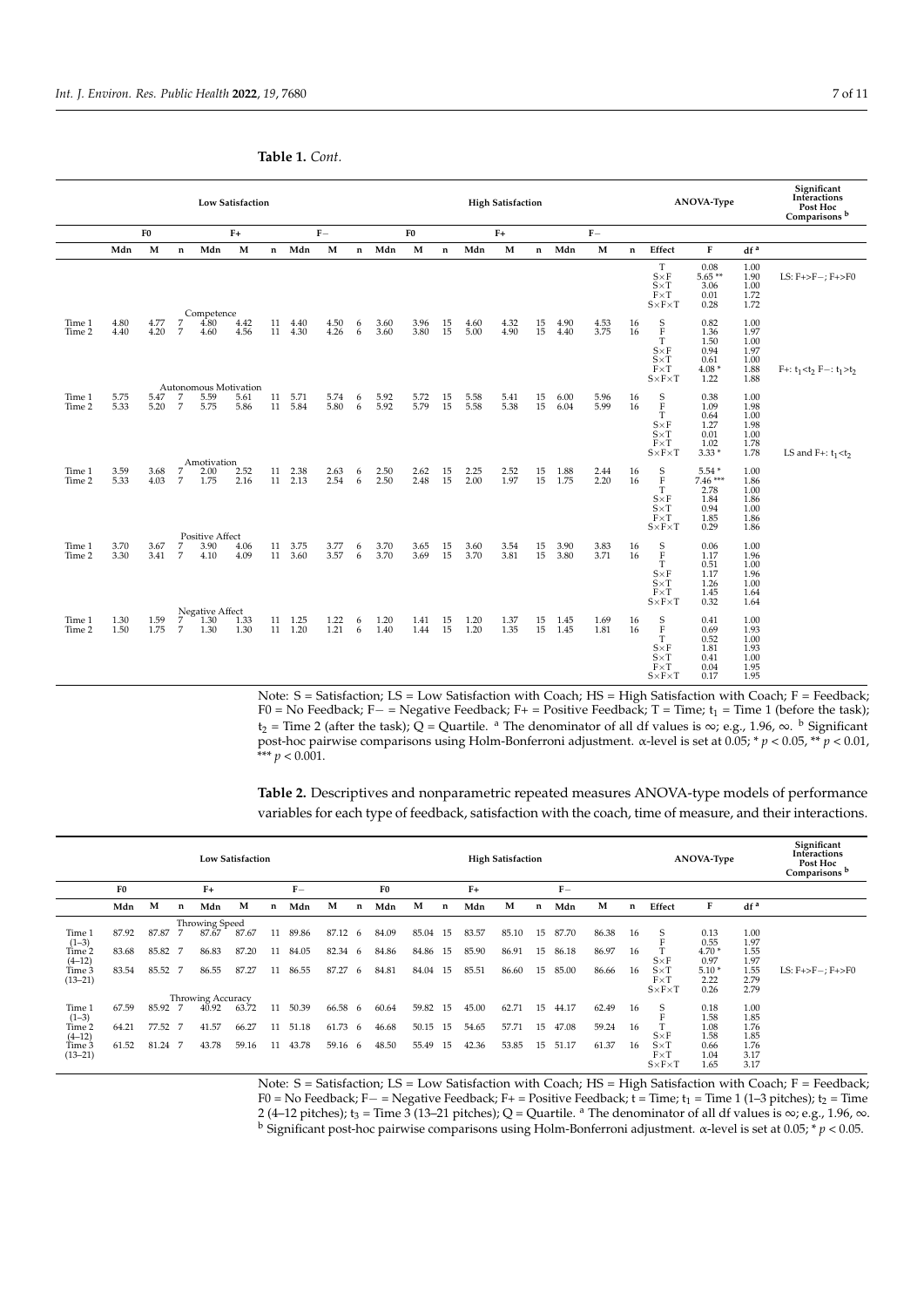## **4. Discussion**

The aim of this study was to analyze the effect of comparative social feedback on psychological and performance variables related to satisfaction with their coach. According to previous studies [\[22,](#page-9-18)[46\]](#page-10-15), positive feedback can increase the athletes' perception of competence. Although, in general, these studies were developed with inexperienced participants where it was frequent that the person offering the information about the task was not the athlete's coach. The results in this work confirm that in elite players, positive feedback provided by the coach increased their perception of competence. In contrast, negative feedback (also provided by their coach) generated a significant decrease in the players' perception of competence. These results differ from those of other studies in which the researcher offered feedback to high-level players [\[23\]](#page-9-19). Unlike our results, this positive, negative, or no feedback information provided by someone not associated with the players did not significantly affect their perception of competence. The information provided to high-level athletes may not have the same effect, depending on who provides it.

Regarding the effect of feedback, our results show differences when the players had a high or low level of satisfaction with the coach. In the latter, where satisfaction with the coach was low, and players received positive feedback, their autonomous motivation significantly increased at the end of the intervention compared to the beginning. These results have not been seen in female players with high satisfaction with their coach, in who the effect of feedback (positive, negative, or no feedback) did not generate any change in their autonomous motivation. Likewise, the results of female players with low satisfaction with their coach showed that positive feedback significantly increased the value given to the task compared to negative feedback or the group with no feedback. As before, female players with high satisfaction with their coach did not show any change in this variable. Based on these results, it seems that the effect of positive feedback was greater on autonomous motivation and the value they gave to the task when the female players had a low perception of their coaches' competence. It can be seen how the information provided by the coaches had different effects depending on the satisfaction that the female players had with them. In this sense, it has been identified that when satisfaction with the coach is high, the type of feedback has not generated any change in the psychological variables studied (value competence, competence, autonomous motivation, amotivation, positive affect, negative affect).

In contrast, when satisfaction with the coach was low, positive feedback changed autonomous motivation and value given to the task. In the case of athletes in training who assessed their coach's level of competence, a variable associated with satisfaction with the coach [\[9\]](#page-9-7), none of the three types of feedback provided affected autonomous motivation [\[47\]](#page-10-16). Our results are consistent with those of Amorose and Nolan [\[48\]](#page-10-17), in which the importance that the players attributed to their coach conditioned the results of different variables. It is possible that the effect of feedback provided to the athletes is modulated by the degree of satisfaction that the athletes have with their coaches.

For the performance variables, speed and precision, significant differences were found in the players in those who received positive feedback and had low coach satisfaction in time 3 (13–21 throws). In other words, players who were dissatisfied with their coach and received positive feedback were able to shoot faster than those who received negative or no feedback. These results coincide with those in inexperienced subjects who received positive feedback and improved their performance [\[18](#page-9-15)[,20\]](#page-9-16) and with another study where individuals received different types of comparative feedback, and only those with positive feedback improved compared to negative and none [\[22\]](#page-9-18). In contrast, with expert female players, the effect of negative feedback provided by the researcher showed an improvement in throwing speed [\[23\]](#page-9-19). Again, it is surprising to find that high satisfaction with the coach does not affect performance variables regardless of the type of feedback provided by the coach.

Finally, the results reached in this research could be due to the credibility and relationship that the elite female players have with their coach; therefore, the effect of the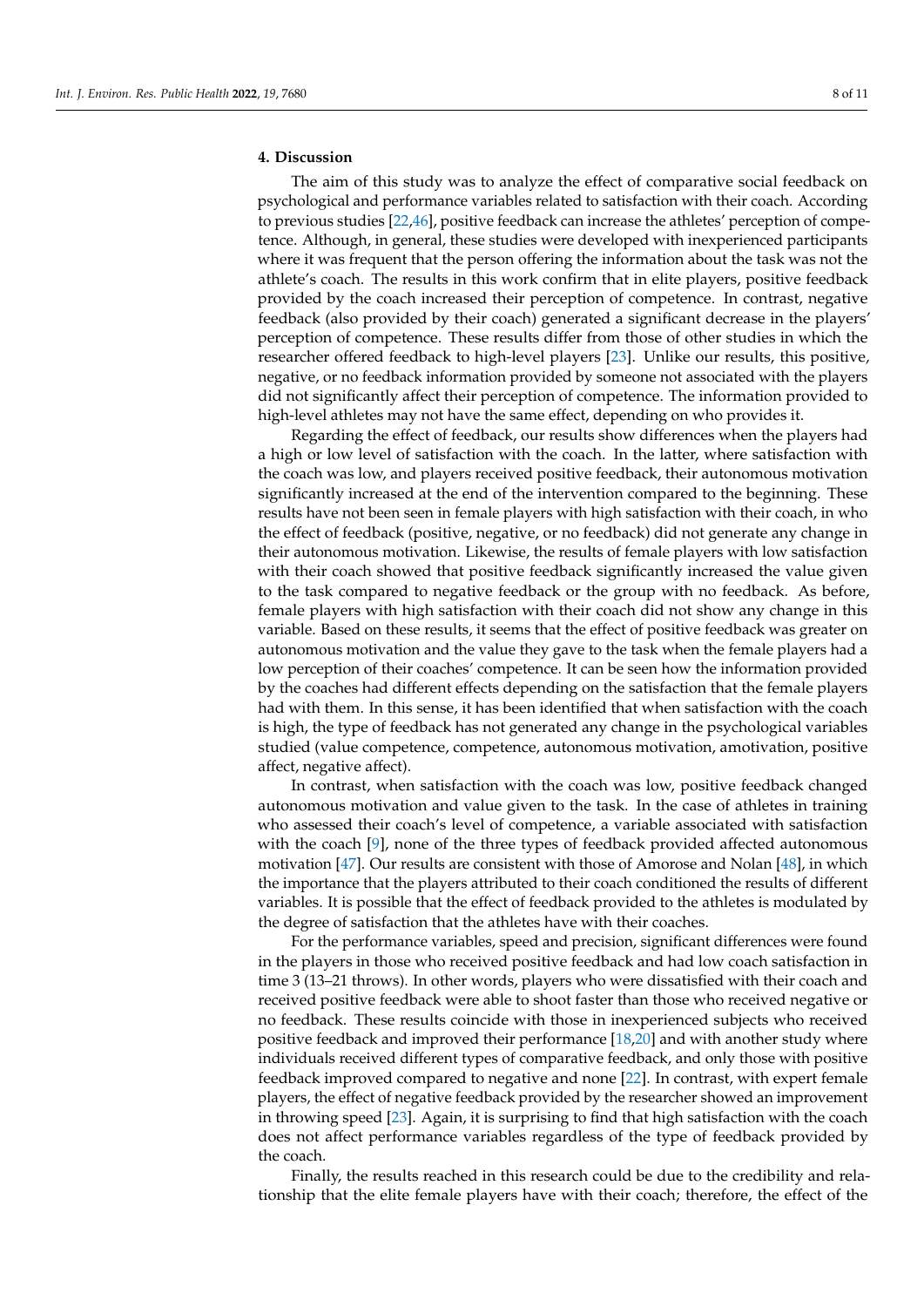different types of feedback does not generate direct effects but rather is conditioned by their perception of the coach.

#### *Limitations and Future Research*

As in all studies, this one has limitations. The effects of feedback and satisfaction with the coach were studied only in a specific task. Future studies should study the effect of applying comparative feedback during longer periods, for example, during an entire season, and analyze how satisfaction with the coach can influence psychological and performance variables. Likewise, future studies of the effect of feedback should also be performed during real competition with adversaries using methodologies different from those in this study, increasing the ecological validity. Finally, the participants' gender could have influenced these results; therefore, it would be necessary to study the effects of feedback on the behavior of elite male players.

#### **5. Conclusions**

In light of the results in this study of elite female handball players, low satisfaction with the coach and comparative positive feedback generate significant changes in the value given to the task, autonomous motivation, and throwing speed. In contrast, positive feedback did not affect psychological and performance variables in athletes who showed high satisfaction with their coach. Also, without considering the level of satisfaction with the coach, positive feedback generates a player's greater perception of competence than negative feedback.

In conclusion, in female elite handball players that show low satisfaction with their coach, the feedback provided affects the psychological and performance variables, unlike those who are highly satisfied, who do not show any significant variation.

Based on these findings, we recommend that coaches provide positive comments to their players, especially those who may be unsatisfied with their coach's work due to the different events that occur during the season.

**Author Contributions:** Conceptualization, J.A.G.-H., D.S.-G. and R.J.C.; methodology, J.A.G.-H., D.S.-G., R.J.C., I.M.-M. and P.D.-F.; software, J.A.G.-H., D.S.-G. and R.J.C.; validation, J.A.G.-H., D.S.- G., R.J.C., I.M.-M. and P.D.-F.; formal analysis, R.J.C.; investigation, J.A.G.-H., D.S.-G., R.J.C., I.M.-M. and P.D-F.; resources, J.A.G.-H. and D.S.-G.; data curation, J.A.G.-H., D.S.-G., R.J.C. and P.D.-F.; writing—original draft preparation, J.A.G.-H., D.S.-G., R.J.C.; I.M.-M. and P.D.-F.; writing—review and editing, D.S.-G., R.J.C., I.M.-M. and P.D.-F.; visualization, J.A.G.-H., D.S.-G. and R.J.C.; supervision, J.A.G.-H., D.S.-G. and R.J.C.; project administration, J.A.G.-H., D.S.-G. and P.D.-F. All authors have read and agreed to the published version of the manuscript.

**Funding:** This research received no external funding.

**Institutional Review Board Statement:** All authors acknowledge ethical responsibility for the content of the manuscript. All the research processes have been conducted in accordance with the ethical standards of the American Psychological Association and approved by the Ethics Committee of the University of León (ETICA-ULE-010-2021).

**Informed Consent Statement:** Informed consent was obtained from all subjects involved in the study.

**Data Availability Statement:** The data presented in this study are available on request from the corresponding author. Data are not publicly available because they will be used in combination with other current researchs.

**Acknowledgments:** To thank the players and coaches of the Iberdrolas League for their support in developing this research.

**Conflicts of Interest:** The authors declare no conflict of interest.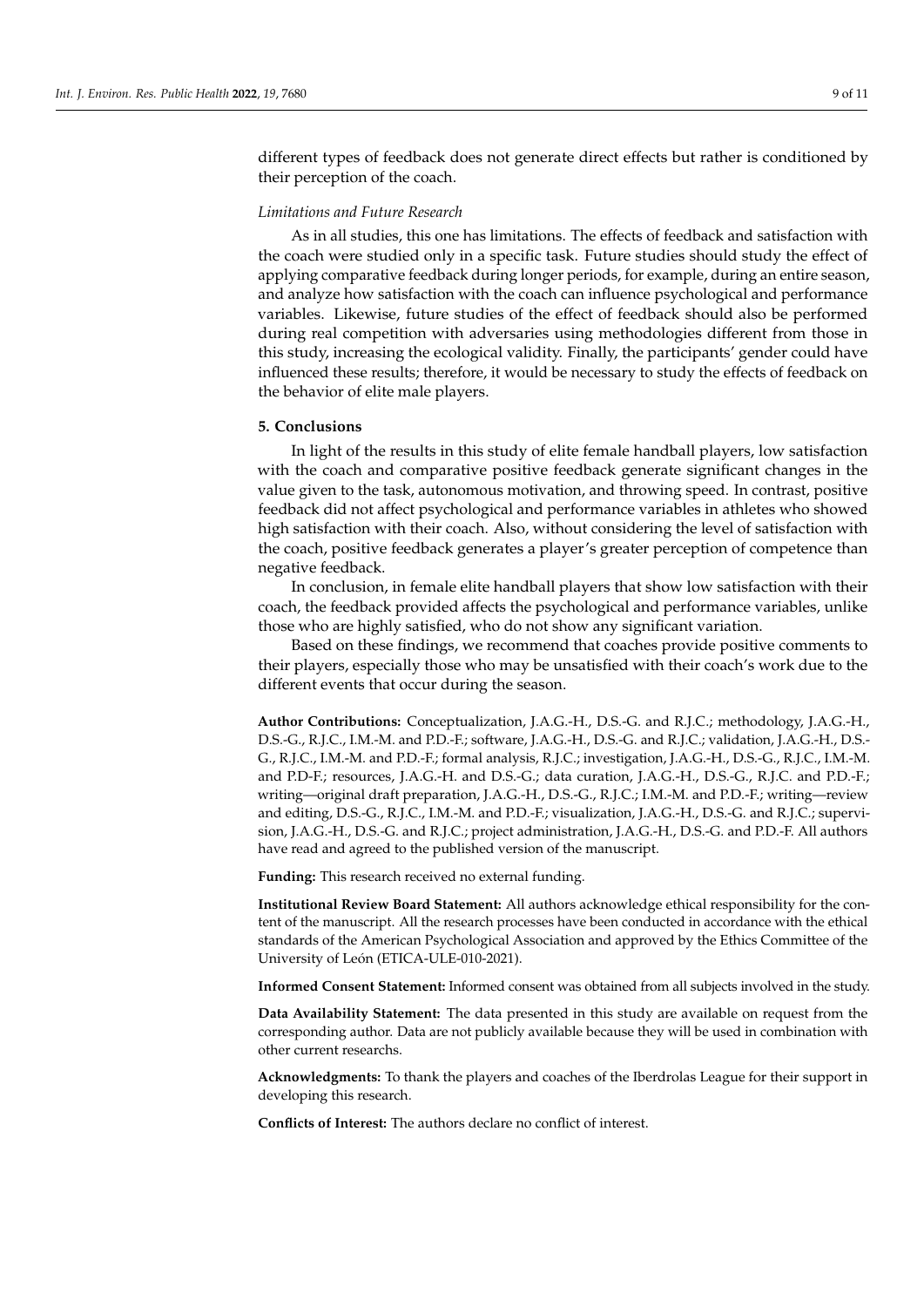## **References**

- <span id="page-9-0"></span>1. Jowett, S. Coaching effectiveness: The coach–athlete relationship at its heart. *Curr. Opin. Psychol.* **2017**, *16*, 154–158. [\[CrossRef\]](http://doi.org/10.1016/j.copsyc.2017.05.006) [\[PubMed\]](http://www.ncbi.nlm.nih.gov/pubmed/28813341)
- <span id="page-9-1"></span>2. Ávila, L.; Chiviacowsky, S.; Wulf, G.; Lewthwaite, R. Positive social-comparative feedback enhances motor learning in children. *Psychol. Sport Exerc.* **2012**, *13*, 849–853. [\[CrossRef\]](http://doi.org/10.1016/j.psychsport.2012.07.001)
- <span id="page-9-2"></span>3. Bandura, A. *Self-Efficacy: The Exercise of Control*; Freeman: New York, NY, USA, 1997.
- 4. Horn, T.S. (Ed.) Coaching Effectiveness in the Sport Domain. In *Advances in sport Psychology*, 2nd ed.; Human Kinetics: Champaing, IL, USA, 2002; pp. 309–354.
- <span id="page-9-3"></span>5. De Backer, M.; Boen, F.; Ceux, T.; De Cuyper, B.; Høigaard, R.; Callens, F.; Frasen, K.; Vande, G.V. Do perceived justice and need support of the coach predict team identification and cohesion? Testing their relative importance among top volleyball and handball players in Belgium and Norway. *Psychol. Sport Exerc.* **2011**, *12*, 192–201. [\[CrossRef\]](http://doi.org/10.1016/j.psychsport.2010.09.009)
- <span id="page-9-4"></span>6. Lorimer, R.; Jowett, S. The influence of role and gender in the empathic accuracy of coaches and athletes. *Psychol. Sport Exerc.* **2010**, *11*, 206–211. [\[CrossRef\]](http://doi.org/10.1016/j.psychsport.2009.12.001)
- <span id="page-9-5"></span>7. Chelladurai, P. Leadership in sports: A review. *Int. J. Sport Psychol.* **1990**, *21*, 328–354.
- <span id="page-9-6"></span>8. Smoll, F.L.; Smith, R.E. Leadership behaviors in sport: A theoretical model and research paradigm. *J. Appl. Soc. Psychol.* **1989**, *19*, 1522–1551. [\[CrossRef\]](http://doi.org/10.1111/j.1559-1816.1989.tb01462.x)
- <span id="page-9-7"></span>9. Myers, N.D.; Beauchamp, M.R.; Chase, M.A. Coaching competency and satisfaction with the coach: A multi-level structural equation model. *J. Sports Sci.* **2011**, *29*, 411–422. [\[CrossRef\]](http://doi.org/10.1080/02640414.2010.538710)
- <span id="page-9-8"></span>10. González-Ponce, I.; Jiménez, R.; Leo, F.M.; Pulido, J.J.; Chamorro, J.M.; García-Calvo, T.I. Congreso Internacional de Optimización del Entrenamiento y Readaptación Físico-Deportiva. In Relación Entre Lo Justo Que Es El Entrenador Y La Satisfacción De Los Jugadores. Validación Del Cuestionario De Satisfacción Con El Entrenador. Available online: [https://congresodeoptimizacion.](https://congresodeoptimizacion.com/) [com/](https://congresodeoptimizacion.com/) (accessed on 27 December 2021).
- <span id="page-9-9"></span>11. López-Gajardo, M.Á.; Ponce-Bordón, J.C.; Rubio-Morales, A.; Llanos-Muñoz, R.; Díaz-García, J. The Role of Perceived Justice on Satisfaction with the Coach: Gender Differences in a Longitudinal Study. *Sustainability* **2021**, *14*, 401. [\[CrossRef\]](http://doi.org/10.3390/su14010401)
- <span id="page-9-10"></span>12. Giske, R.; Rodahl, S.E.; Johansen, B.T.; Høigaard, R. Self-reported playing time and justice as predictors of coach satisfaction: An analysis of elite ice-hockey and handball players. *Cogent Soc. Sci.* **2021**, *1*, 1860452. [\[CrossRef\]](http://doi.org/10.1080/23311886.2020.1860452)
- <span id="page-9-11"></span>13. Soto, D.; García-Herrero, J.A.; Carcedo, R.J. Perception of Coach According to the Role of Starter or Substitute in the Final Stage of the Season. *Sustainability* **2021**, *13*, 6960. [\[CrossRef\]](http://doi.org/10.3390/su13126960)
- <span id="page-9-12"></span>14. Felton, L.; Jowett, S. What do coaches do and how do they relate: Their effects on athletes psychological needs and functioning. Scand. *J. Med. Sci. Sport* **2013**, *23*, 130–139. [\[CrossRef\]](http://doi.org/10.1111/sms.12029) [\[PubMed\]](http://www.ncbi.nlm.nih.gov/pubmed/23253210)
- 15. Fransen, K.; Van Puyenbroeck, S.; Loughead, T.M.; De Cuyper, B.; Vanbeselaere, N.; Vande Broek, G.; Boen, F. The art of athlete leadership: Identifying high-quality athlete leadership at the individual and team level through Social Network Analysis. *J. Sport Exerc. Psychol.* **2015**, *37*, 274–290. [\[CrossRef\]](http://doi.org/10.1123/jsep.2014-0259) [\[PubMed\]](http://www.ncbi.nlm.nih.gov/pubmed/26265340)
- <span id="page-9-13"></span>16. García-Calvo, T.; Leo, F.M.; González-Ponce, I.; Sánchez-Miguel, P.A.; Mouratidis, A.; Ntoumanis, N. Perceived coach-created and peer-created motivational climates and their associations with team cohesion and athlete satisfaction: Evidence from a longitudinal study. *J. Sports Sci.* **2014**, *32*, 274–290. [\[CrossRef\]](http://doi.org/10.1080/02640414.2014.918641) [\[PubMed\]](http://www.ncbi.nlm.nih.gov/pubmed/24911047)
- <span id="page-9-14"></span>17. Lewthwaite, R.; Wulf, G. Social-comparative feedback affects motor skill learning. *Q. J. Exp. Psychol.* **2010**, *63*, 738–749. [\[CrossRef\]](http://doi.org/10.1080/17470210903111839)
- <span id="page-9-15"></span>18. Gernigon, C.; Delloye, J.B. Self-efficacy, causal attribution, and track athletic performance following unexpected success or failure among elite sprinters. *Sport Psychol.* **2003**, *17*, 55–76. [\[CrossRef\]](http://doi.org/10.1123/tsp.17.1.55)
- <span id="page-9-20"></span>19. Mouratidis, A.; Vansteenkiste, M.; Lens, W.; Sideridis, G. The motivating role of positive feedback in sport and physical education: Evidence for a motivational model. *J. Sport Exerc. Psychol.* **2008**, *30*, 240–268. [\[CrossRef\]](http://doi.org/10.1123/jsep.30.2.240)
- <span id="page-9-16"></span>20. Krenn, B.; Würth, S.; Hergovich, A. The Impact of feedback on goal setting and task performance. Testing the feedback intervention theory. *Swiss J. Psychol.* **2013**, *72*, 79–89. [\[CrossRef\]](http://doi.org/10.1024/1421-0185/a000101)
- <span id="page-9-17"></span>21. Beattie, S.; Woodman, T.; Fakehy, M.; Dempsey, C. The role of performance feedback on the self-efficacy–performance relationship. *Sport Exerc. Perform. Psychol.* **2016**, *5*, 1–13. [\[CrossRef\]](http://doi.org/10.1037/spy0000051)
- <span id="page-9-18"></span>22. García-Herrero, J.A.; Carcedo, R.J.; Castaño, J.L. The influence of feedback on competence, motivation, vitality, and performance in a throwing task. *Res. Q. Exerc. Sport* **2019**, *90*, 172–179. [\[CrossRef\]](http://doi.org/10.1080/02701367.2019.1571677)
- <span id="page-9-19"></span>23. Soto, D.; García-Herrero, J.A.; Carcedo, R.J. Well-Being and throwing speed of women handball players affected by feedback. *Int. J. Environ. Res. Public Health* **2020**, *17*, 6064. [\[CrossRef\]](http://doi.org/10.3390/ijerph17176064)
- <span id="page-9-21"></span>24. Allen, J.B.; Howe, B.L. Player Ability, Coach Feedback, and Female Adolescent Athletes Perceived Competence and Satisfaction. *J. Sport Exerc. Psychol.* **1998**, *20*, 280–299. [\[CrossRef\]](http://doi.org/10.1123/jsep.20.3.280)
- <span id="page-9-22"></span>25. Amorose, A.J.; Horn, T.S. Intrinsic motivation: Relationships with collegiate athletes gender, scholarship status, and perceptions of their coaches behavior. *J. Sport Exerc. Psychol.* **2000**, *22*, 63–84. [\[CrossRef\]](http://doi.org/10.1123/jsep.22.1.63)
- <span id="page-9-23"></span>26. Nicaise, V.; Cogerino, G.; Bois, J.; Amorose, A.J. Students perceptions of teacher feedback and physical competence in physical education classes: Gender effects. *J. Teach. Phys. Educ.* **2006**, *25*, 36–57. [\[CrossRef\]](http://doi.org/10.1123/jtpe.25.1.36)
- <span id="page-9-24"></span>27. Koka, A.; Hein, V. The impact of sports participation after school on intrinsic motivation and perceived learning environment in secondary school physical education. *Kinesiology* **2003**, *35*, 86–93.
- <span id="page-9-25"></span>28. Baron, R.A. Negative effects of destructive criticism: Impact on conflict, self-efficacy, and task performance. *J. Appl. Psychol.* **1998**, *73*, 199–207. [\[CrossRef\]](http://doi.org/10.1037/0021-9010.73.2.199) [\[PubMed\]](http://www.ncbi.nlm.nih.gov/pubmed/3384772)